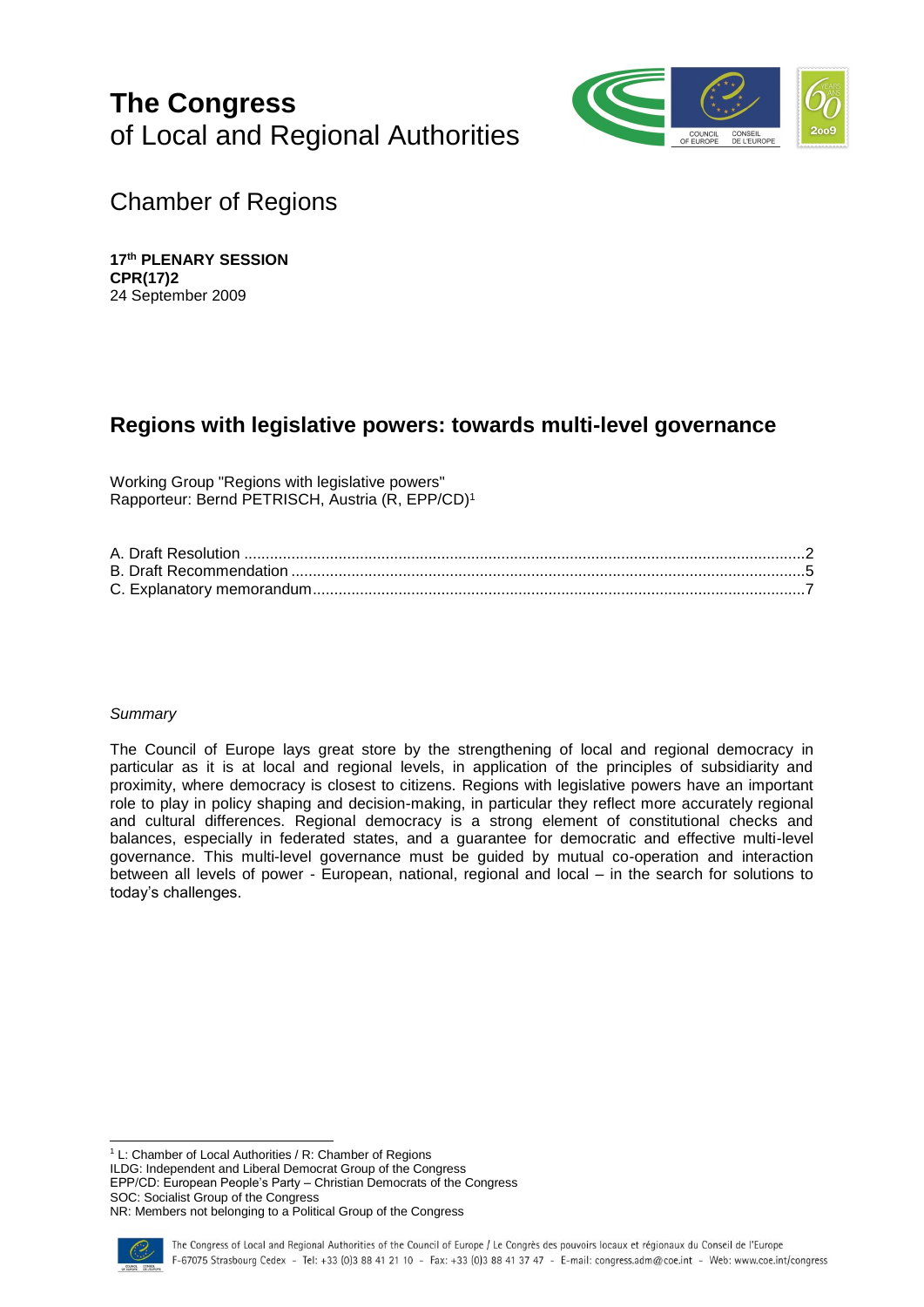# **A. DRAFT RESOLUTION<sup>2</sup>**

1. The Council of Europe lays great store by the strengthening of local and regional democracy in particular as it is at local and regional levels, in application of the principles of subsidiarity and proximity, where democracy is closest to citizens. Regional democracy is a strong element of constitutional checks and balances, especially in federated states, and a guarantee for democratic and effective multi-level governance. Citizens identify most strongly with their region through cultural and linguistic ties but also for historical, geographical and social reasons.

2. The Congress of Local and Regional Authorties of the Council of Europe believes that good regional governance brings an added value which can be seen in the fact that regionalisation has spread across many of the member states over the past years. New regional institutions have been introduced or existing ones endowed with additional responsibilities. This has lead to a rich diversity of regions based on a number of different models.

3. The advance of regionalisation in countries depends to some extent on their historical background and on the experiences of other countries. The process of European integration, namely the creation of the Congress of Local and Regional Authorities of the Council of Europe and the Committee of the Regions of the European Union – both established in 1994 – also contributed to this development. The process is slow, however, and does not follow a systematic pattern. The Congress, aware of this, is convinced that in the present European and international context, the process is inescapable.

4. Multi-level governance must be guided by mutual co-operation and interaction between European, national, regional and local authorities with due regard to the respective roles, functions, competences and activities of each level. Former hierarchical subordination schemes are about to be abandoned in favour of a solutions-oriented approach to co-operation. A clear delineation of power for cross-cutting issues is a prerequisite for sound and successful multi-level governance. In this light, the Congress welcomes the Committee of the Regions' White Paper on Multi-level Governance adopted on 17 June 2009 (Doc n° CdR 89/2009 fin).

5. Firm in this belief and convinced of the merits of good regional governance, the Congress adopted Recommendation 240 (2008) on a Draft European Charter of Regional Democracy and is now cooperating on the drafting of a reference framework on regional democracy which will guide member states' regional reform.

6. Regionalisation is a means of giving regions with legislative powers ownership of, and other regions a say in policy shaping and political decision-making. Directly elected regional assemblies are a means of reducing the regional parliamentary deficit. This proximity to Europe's citizens strengthens democracy thanks to a more direct citizen participation, and brings processes closer to citizens' daily lives with the result they reflect more accurately regional and cultural differences. Executive bodies regional governments - are accountable to these parliaments.

Members of the Working Group :

*B. Petrisch*, *A. Ibrahimov* (alternate: H. Hashimli), *J-C. Van Cauwenberge (Chair)*, A. Ryynänen, (alternate: *P. Zambakhidze*), *G. Pieper*, *M. Spinosa*, A-J. Jardim (alternate: R. Oliveira), A. Uss, P. Bosch i Codola (alternate: A. Clemente Olivert), U. Wüthrich-Pelloli, A. Grytsenko (alternate: L. Tuysuzova), (alternate: J. Watson)

Secretariat of the Working Group : J. Hunting

l <sup>2</sup> Reporting committee: Working Group "Regions with legislative powers"

Preliminary draft resolution and recommendation approved unanimously by the Working Group on 6 May 2009.

N.B. : The names of members who took part in the vote are in italics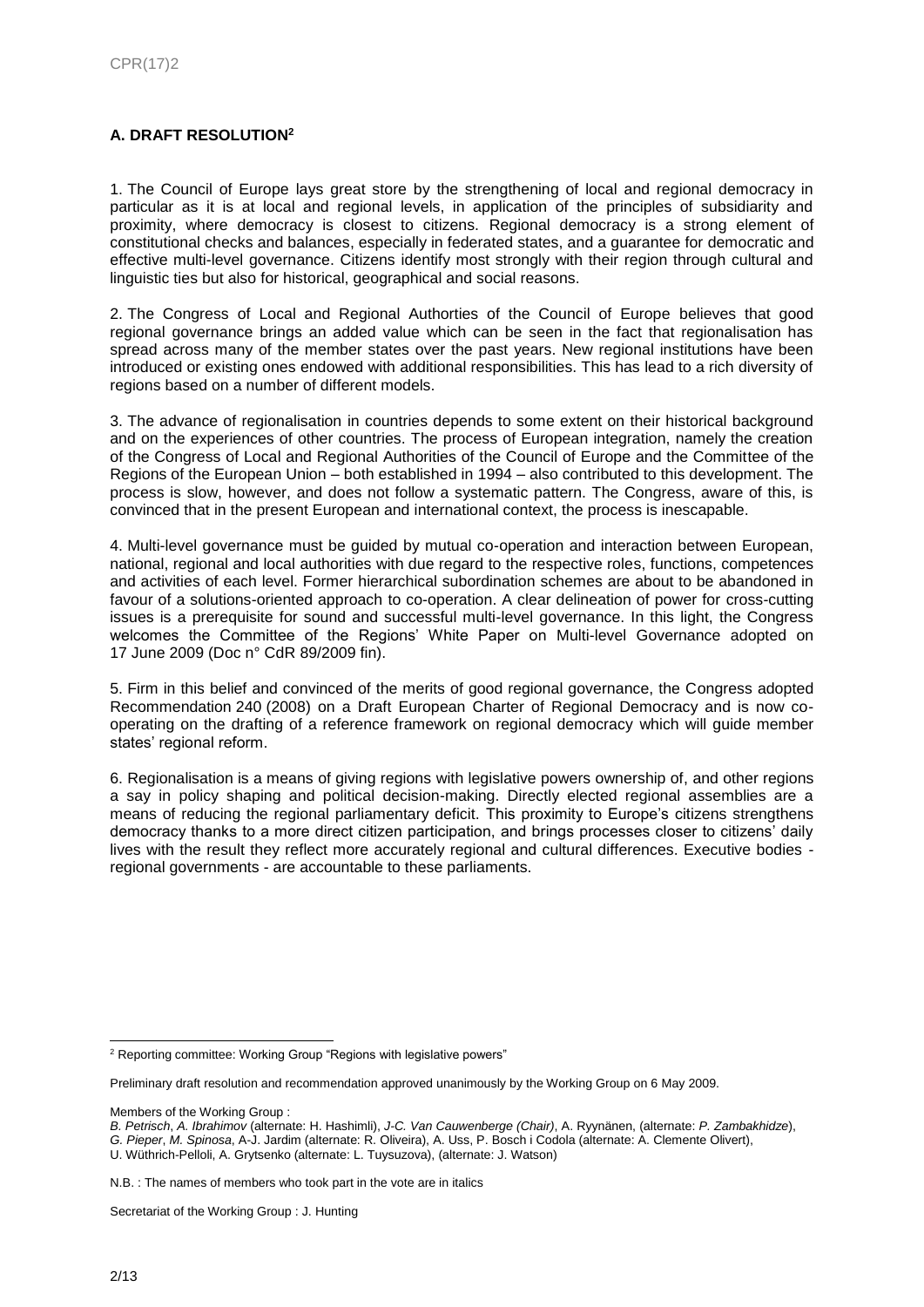7. In federal countries, the constituent units generally confer responsibilities to the commonly established federal level while in most unitary and regionalised countries certain competences are devolved to sub-national levels. Over the past decades, in several countries, regions have been conferred legislative powers. However, their role, function and responsibilities are generally determined at national level by constitutions or federal agreements. These arrangements specify the extent of legislative competencies which are granted to regions. Regional authorities must have the power to establish legislation with regard to the organisation and management of their competences on their territory. In addition, their economic, administrative and structural requirements need to be met in order for them to be able to operate effectively and efficiently. Once this is the case, regions with legislative powers are able to regulate and manage a share of public affairs in the interests of their population. This type of region can be considered, to some extent, as a vanguard for other regions that do not have comparable powers.

8. Regions should also be given a say in policy shaping and political decision-making at national and international levels when their legislative powers are concerned. The colloquy on "bicameral systems and representation of regions and local authorities: the role of second chambers", organised by the Congress in co-operation with the French Senate in 2008, concluded that "… the Senate represents the people on a geographical basis and the territory as a sovereign entity.". Second chambers should "give the territorial units of a country political representation … The powers and responsibilities of this second chamber must allow regional and other territorial authorities to scrutinise and endorse decisions which affect them. … the principle of territoriality would seem to be the only viable basis from which an upper house can draw its identity."<sup>3</sup>

9. Regional democracy, by virtue of its proximity to citizens, is a means of dealing with minorities' issues. Giving legislative powers to regional authorities in conflict areas can help towards establishing peace and democratic stability. "… giving regions/peoples/nationalities or nations an important role as sub-state institutions, [is] the only way to satisfy nationalist claims which would otherwise, in the absence of an alternative, call for the creation of a new state".<sup>4</sup>

10. With regard to the current economic and financial crisis, regions are struggling to support their regional economy. Following the April 2009 G20 Summit, international regulation and monitoring has been entrusted to international financial institutions. However, regions with legislative powers, in view of their specific legislative competences in the economic and financial fields, can make an important contribution to overcoming the crisis, not only because they can devise regional and local economic recovery packages that have a direct impact on growth and jobs, but also because, again thanks to their proximity, they can set up and implement measures much quicker than national or European authorities.

11. Financial autonomy is a key factor for adequately tackling the present economic crisis. The budgetary and fiscal decisions taken via regional legislative measures can ensure that taxation imposed on the population is fair, reasonable and, above all, adequate to the regional economic and social context. In addition, the public budget spent within a given area, namely the regional context, is better controlled and visible by the population of the area concerned.

l <sup>3</sup> Bicameral systems and representation of regions and local authorities: the role of second chambers, 21 February 2008, Senate, Paris (France), conclusions drawn by Jean-Claude VAN CAUWENBERGHE, Chair of the Working Group "Regions with legislative powers".

<sup>4</sup> Regionalisation in Europe, Parliamentary Assembly of the Council of Europe (PACE), Rapporteur: Lluis Maria de PUIG (doc 11373 of 14 September 2007).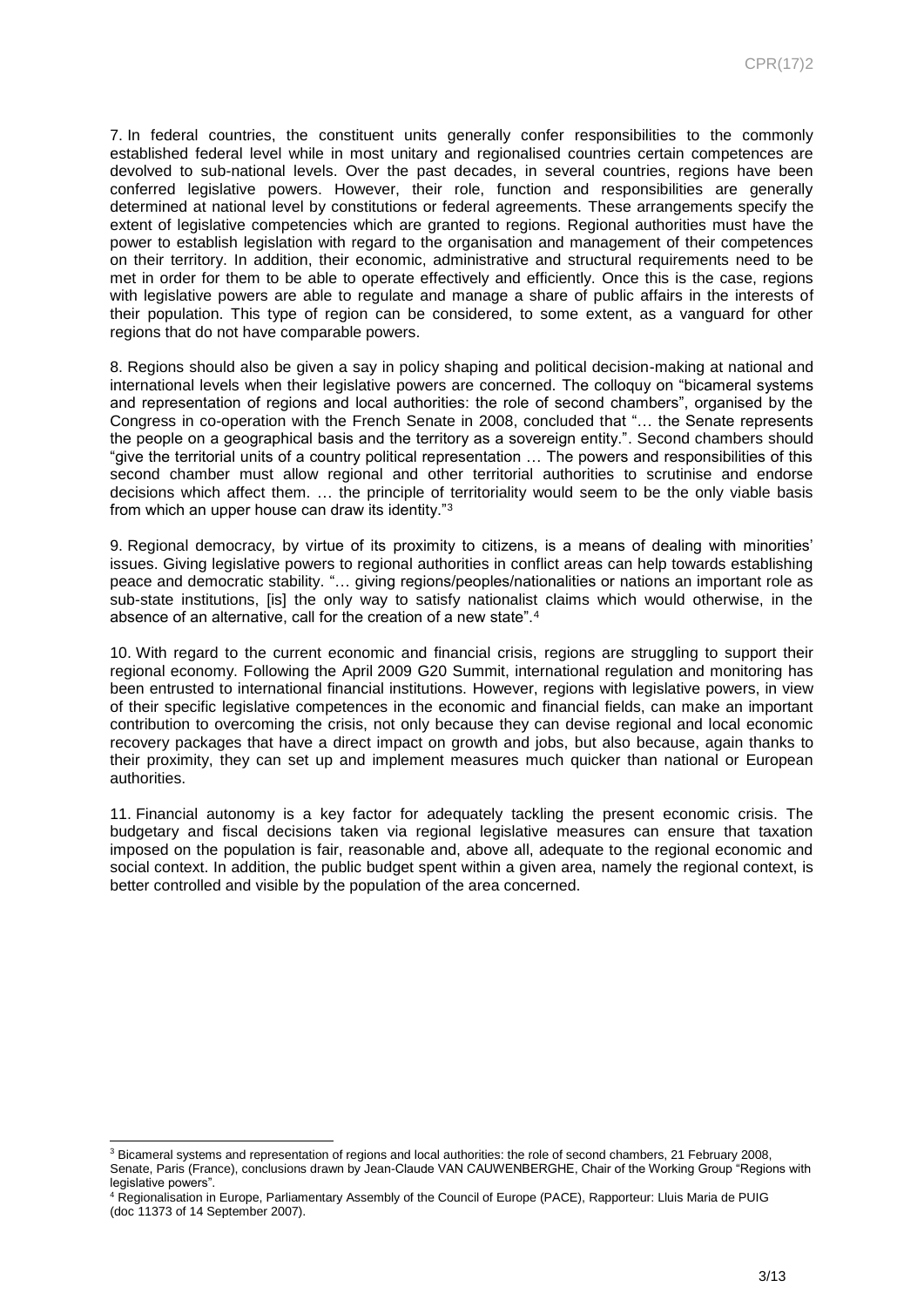12. The Working Group "Regions with legislative powers" instigated the first Conference of Presidents of Regions with Legislative Powers (REGLEG) in 2000 and has since maintained close relations with the Conference. It has also maintained close contact with the Conference of European Regional Legislative Assemblies (CALRE). The Congress considers it of utmost importance to examine ways to intensify co-operation with these organisations which represent regional governments and regional parliaments.

13. The Congress welcomes the Parliamentary Assembly of the Council of Europe's continued support for regional legislative assemblies which has been given tangible form thanks to the signature of an agreement with the Conference of European Regional Legislative Assemblies (CALRE). The Congress emphasises the importance of this co-operation and wishes itself to expand co-operation with this organisation.

14. In the light of this, the Congress:

*a.* welcomes the strengthening of its relations with the Conference of Presidents of Regions with Legislative Powers (REGLEG) and the Conference of European Regional Legislative Assemblies (CALRE);

*b.* commits itself to examining and furthering the representation of regions in second chambers of national parliaments;

*c.* undertakes to continue the reflection, launched during its 2008 Autumn session in the Chamber of Regions, on special autonomy status of regions in Europe.

15. Recommends the Working Group "Regions with legislative powers":

*a.* follow up on the conclusions of the colloquy on "Bicameral systems and representation of regions and local authorities: the role of second chambers", held on 21 February 2008, in particular by examining the role of regions in second chambers by means of a report and a follow up conference. In this context, the Congress thanks the President of the Piedmont Region, Italy, and 2009 President of REGLEG, Ms Mercedes Bresso, for her invitation to host such a conference in her region in 2009/2010;

*b.* pursue its work on special self-governing status and conflict resolution, in particular in the light of recent events in the South Caucasus, and to organise a conference on this subject in 2010. In this context, the Congress thanks the President of the Autonomous Region of Madeira, Portugal, Mr Alberto Joao Jardim, for his invitation to host such a conference in his region in 2010;

*c.* examine the effects of globalisation on regions with legislative powers which can act as a counterbalance to it;

*d.* examine the political and economic efforts of regions with legislative powers in contributing to economic recovery plans as concrete examples of the added value of regions with legislative powers for citizens, enterprises and municipalities (assessment of regional recovery plans);

*e.* in accordance with Congress Resolution 265 (2008), address key issues related to regional public finances, in particular the ways in which regions may contribute to resolving the current economic and financial crisis and benefit from the advantages of fiscal federalism;

*f.* strengthen co-operation with the Inter-regional Group "Regions with Legislative Powers" in the Committee of the Regions of the European Union;

*g.* continue co-operation with the Council of Europe Venice Commission on its work on regions with legislative powers and federalism.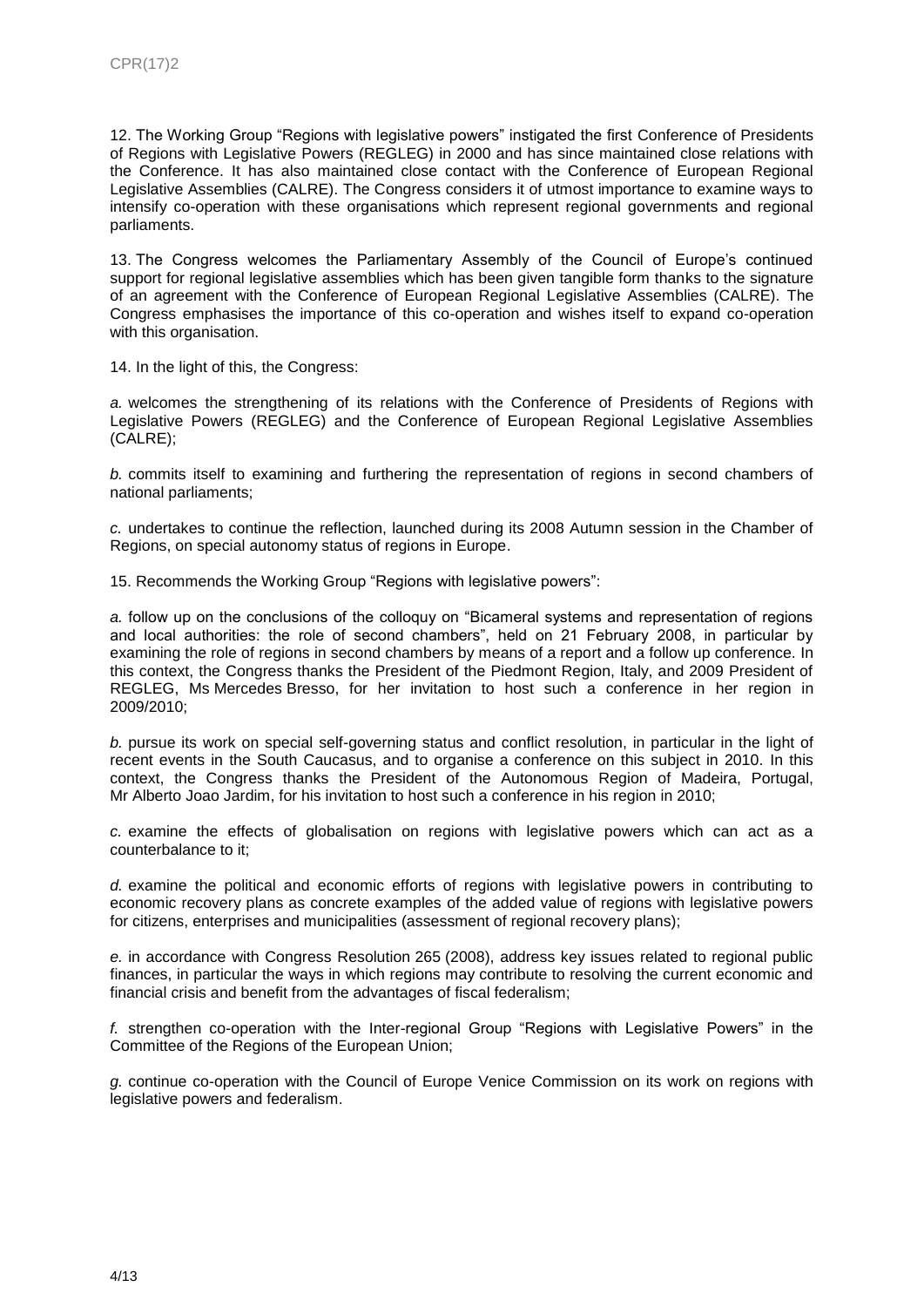16. Draws the attention of regions in Europe to:

*a.* the key role regions with legislative powers play in developing regional democracy and delivering services to citizens;

*b.* the need to involve themselves as active partners in the search for solutions to cross-cutting challenges in a system of multi-level governance based on co-operation and mutual respect of the different levels involved;

*c.* the good governance which can be achieved thanks to the status, powers, finances, joint decisionmaking, participation and administrative structures of regions with legislative powers;

*d.* the added value of granting a special status to autonomous regions as they have a better potential for keeping peace and ensuring security while maintaining state unity;

17. Considering the Working Group has served as a political spur in the regionalist drive to achieve broader and better organised self-government, the Congress asks its Bureau to renew the terms of reference of the Working Group "Regions with legislative powers" for the period 2010-2012.

## **B. DRAFT RECOMMENDATION<sup>5</sup>**

1. The Council of Europe lays great store by the strengthening of local and regional democracy in particular as it is at local and regional levels, in application of the principles of subsidiarity and proximity, where democracy is closest to citizens. Regional democracy is a strong element of constitutional checks and balances, especially in federated states, and a guarantee for democratic and effective multi-level governance. Citizens identify most strongly with their region through cultural and linguistic ties but also for historical, geographical and social reasons.

2. The Congress of Local and Regional Authorities of the Council of Europe believes that good regional governance brings an added value which can be seen in the fact that regionalisation has spread across many of the member states over the past years. New regional institutions have been introduced or existing ones endowed with additional responsibilities. This has lead to a rich diversity of regions based on a number of different models.

3. Following the Congress' adoption of its Recommendation 240 (2008) on a Draft European Charter of Regional Democracy and in view of the Committee of Ministers' reluctance to pursue work on a binding instrument on regional democracy, the Congress, still convinced of the merits of good regional governance, is co-operating with the European Committee on Local and Regional Democracy (CDLR) on the drafting of a reference framework on regional democracy. This framework will guide member states' regional reforms and will embody the main principles of regional democracy the Congress feels must be respected. These principles are: a democratic functioning and composition based on citizen participation; respect for regions' autonomy in the law/constitution; the principle of subsidiarity; the responsibilities of integrity and sovereignty of regions with regard to states; and the principle of loyalty and mutual respect between the different levels of governance (state, regions, local authorities).

l <sup>5</sup> See footnote 2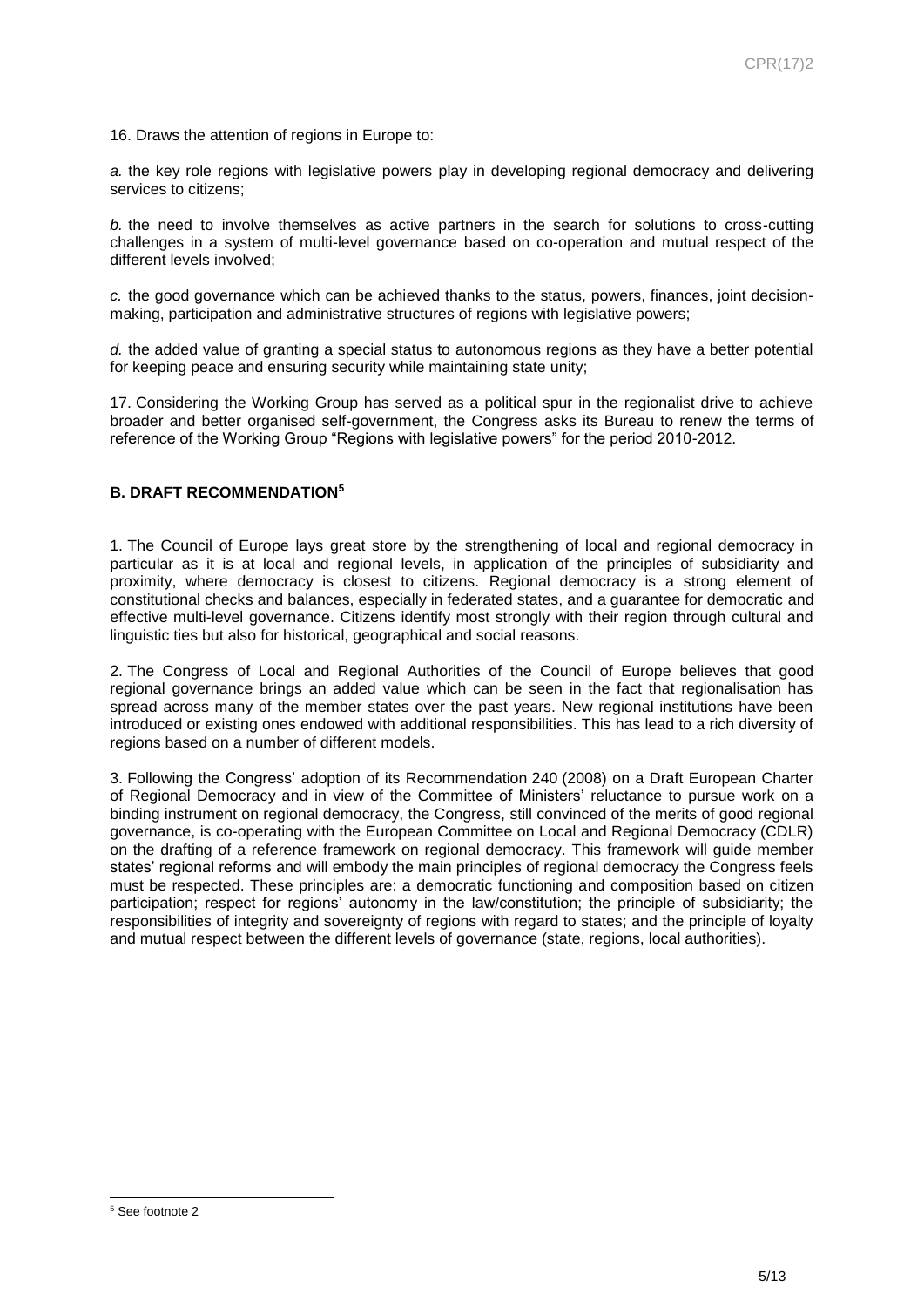4. Multi-level governance must be guided by mutual co-operation and interaction between European, national, regional and local authorities with due regard to the respective roles, functions, competences and activities of each level. Former schemes are about to be abandoned in favour of a solutionsoriented approach of co-operation. A clear delineation of power for subordination issues is a prerequisite for sound and successful multi-level governance. In this light, the Congress welcomes the Committee of the Regions' White Paper on multi-level governance adopted on 17 June 2009 (Doc n° CdR 89/2009 fin).

5. Regionalisation is a means of giving regions with legislative powers ownership of, and other regions a say in policy shaping and political decision-making. However, in an increasingly inter-dependent world and in a system of multi-level governance, the domestic responsibilities of regions must be reflected better at international level, after all, they must organise the implementation of the Council of Europe's binding agreements and main policy objectives as well as EU legislation through their policies and actions. Domestic consultation and co-ordination schemes can guarantee the involvement of the regions as part of countries/member states' coherent action. It goes without saying, therefore, that regions must also be able to participate in the work - in Council of Europe and EU committees, working groups and other bodies - to frame and prepare these objectives, agreements and this legislation in order that specific regional needs may be expressed. An exchange of experiences between the Congress and the CDLR could identify good practices in this field and define the modalities of this co-operation and consultation.

6. Regions with legislative powers are obliged to conduct a very wide-ranging policy, including legal and technical matters, management of legislative and political consultation and co-ordination procedures and as such the necessary human and financial resources as well as administrative structures must be ensured, for example through the application of the principles of fiscal federalism in the sharing of revenue between the federal state and regional levels.

7. In the light of this, the Congress calls on the Council of Europe Committee of Ministers to:

*a.* recommend that the Ministers responsible for Local and Regional Government, meeting in Utrecht (Netherlands) on 16 and 17 November 2009, confirm the important role of regions, and in particular regions with legislative powers; adopt as a political reference the reference framework on regional democracy, drafted by the European Committee on Local and Regional Democracy (CDLR) in cooperation with the Congress; and assist the continuation of the regionalisation process in Europe;

*b.* invite the European Committee on Local and Regional Democracy (CDLR) to exchange experience on the participation of regions with legislative powers in shaping member states' positions in the Council of Europe and other international fora, for example by including regional representatives, and thus their expertise, in member states' delegations to Council of Europe committees, working groups and other bodies similar to practices in the EU Comitology system. This exchange of experience could be via ad hoc workshops on the basis of voluntary participation;

*c.* invite the European Committee on Local and Regional Democracy (CDLR) to examine how the participation of regions with legislative powers in member states' delegations to the Council of Europe could be increased;

8. The Congress calls on governments of member states to:

*a.* continue strengthening the regional level of governance where this already exists. Where no substate level between local and national authorities exists, to reflect on the usefulness of establishing such a level with a view to improving democratic governance, social cohesion and economic development;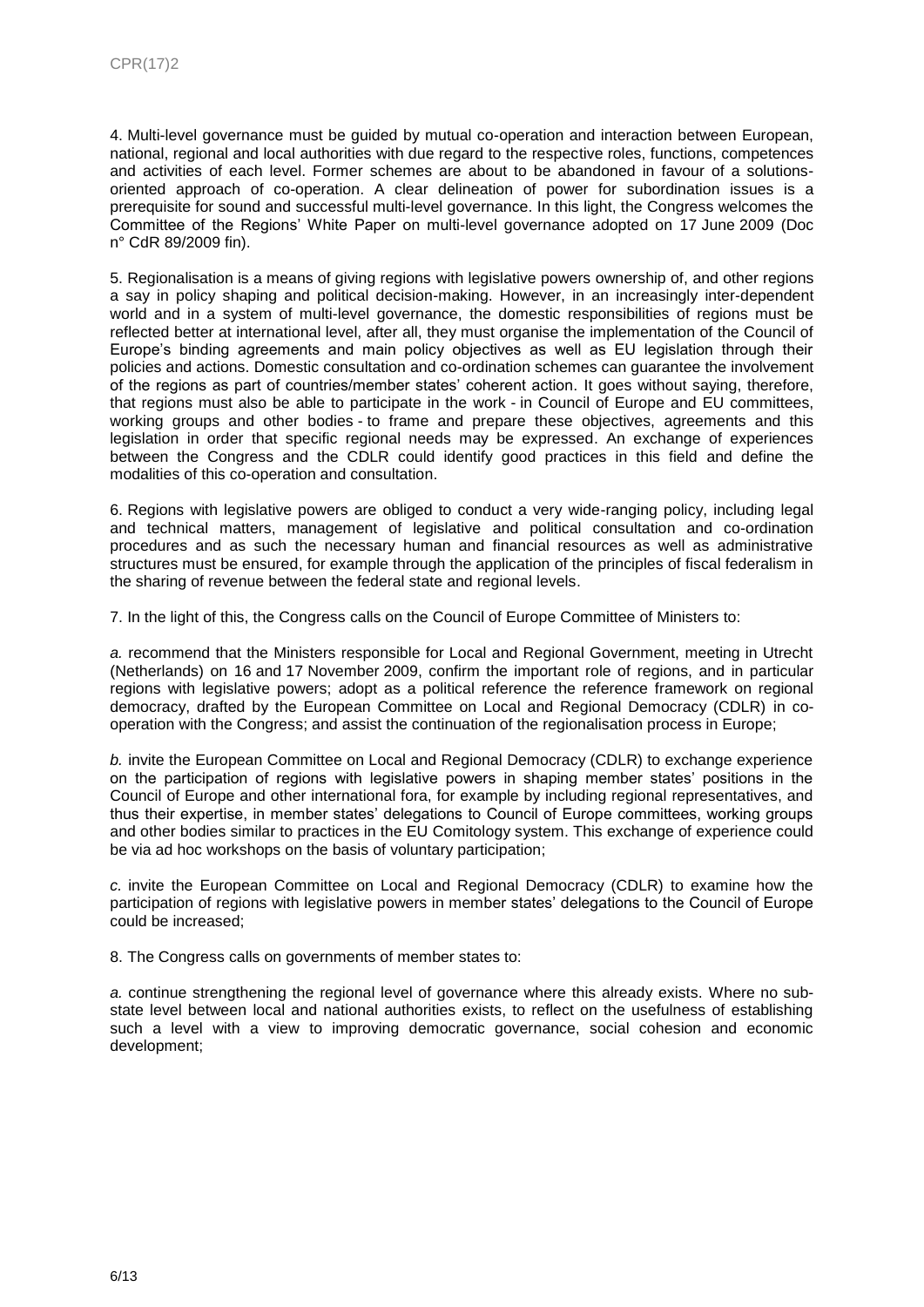*b.* to encourage member states, in those countries where this is appropriate, to define relations between the central state and regional authorities so as to include regional representatives in their delegations to Council of Europe committees and working groups;

*c.* to apply, in countries with federal systems, the principles of fiscal federalism in the sharing of revenue between the federal state and regional levels.

9. The Congress welcomes the Council of Europe Parliamentary Assembly's continued support for regional legislative assemblies which has been given tangible form thanks to the signature of an agreement with the Conference of European Regional Legislative Assemblies (CALRE).

# **C. EXPLANATORY MEMORANDUM<sup>6</sup>**

#### **I. Introduction**

1. At its meeting on 9 March 2007, the Congress Working Group "Regions with legislative powers" (hereinafter Working Group) decided to revise the 2001 analytical study on the "structures and responsibilities of European regions with legislative powers" (see revised version in appendix 1). The new version should, inter alia, provide a better insight into the key legal, political and administrative factors which determine the position of regions with legislative powers, and the challenges currently facing them.

#### **II. Definition of regions with legislative powers**

2. There is as yet no common European legal definition of regional authorities,<sup>7</sup> let alone of regions with legislative powers. In its declaration adopted in Salzburg in 2003, the "Conference of Presidents of Regions with Legislative Powers" (hereinafter REGLEG) stated that regions with legislative powers *"… have directly elected parliaments and governments … apply European law, implement EU policies … are key actors, both from a constitutional and a democratic standpoint."* 

3. In its 2006 Cardiff Declaration, REGLEG expanded on this by saying *"By virtue of proximity and the capacity to deliver effective policy, the governments of regions with legislative powers are often closer to the citizens of their territories … than national governments and the EU institutions. Thus the regions with legislative power have a particular legitimacy … Regional governments with legislative powers have expertise, political and technical, … and … work … to produce and implement … effective policy devised in the interests of the citizen."*

4. In its 2002 Florence Declaration, REGLEG cited a European Parliament resolution which states that *"it is for the Member States to promote, within the framework of their constitutional system, suitable participation for the regions in decision-making processes and representation in the field of European affairs in each country, without forgetting the necessary role to be played by municipalities in this connection".*<sup>8</sup>

5. The 2007 Barcelona Declaration brought a clarification concerning the term "region" which is a convenient generic term to denote territories, below the level of State, endowed with a democratically elected assembly and a government responsible to it. These "regions" are defined variously as regions, nations, Länder, communities, autonomous communities, etc.

l

<sup>6</sup> Prepared with the contribution of Mr Bernd SEMMELROGGEN, Expert (see study in the appendix to this report ( CPR(17)2APP )).

Article 3 of th[e European Charter of Regional Self-Government.](http://conventions.coe.int/Treaty/EN/Treaties/Html/122.htm)

<sup>&</sup>lt;sup>8</sup> Lamassoure report (A5-0133/2002) – Division of competences between the European Union and the Member States [\[2001/2024\(INI\)\].](http://www.europarl.europa.eu/sides/getDoc.do?language=EN&pubRef=-//EP//NONSGML+REPORT+A5-2002-0133+0+DOC+PDF+V0//EN)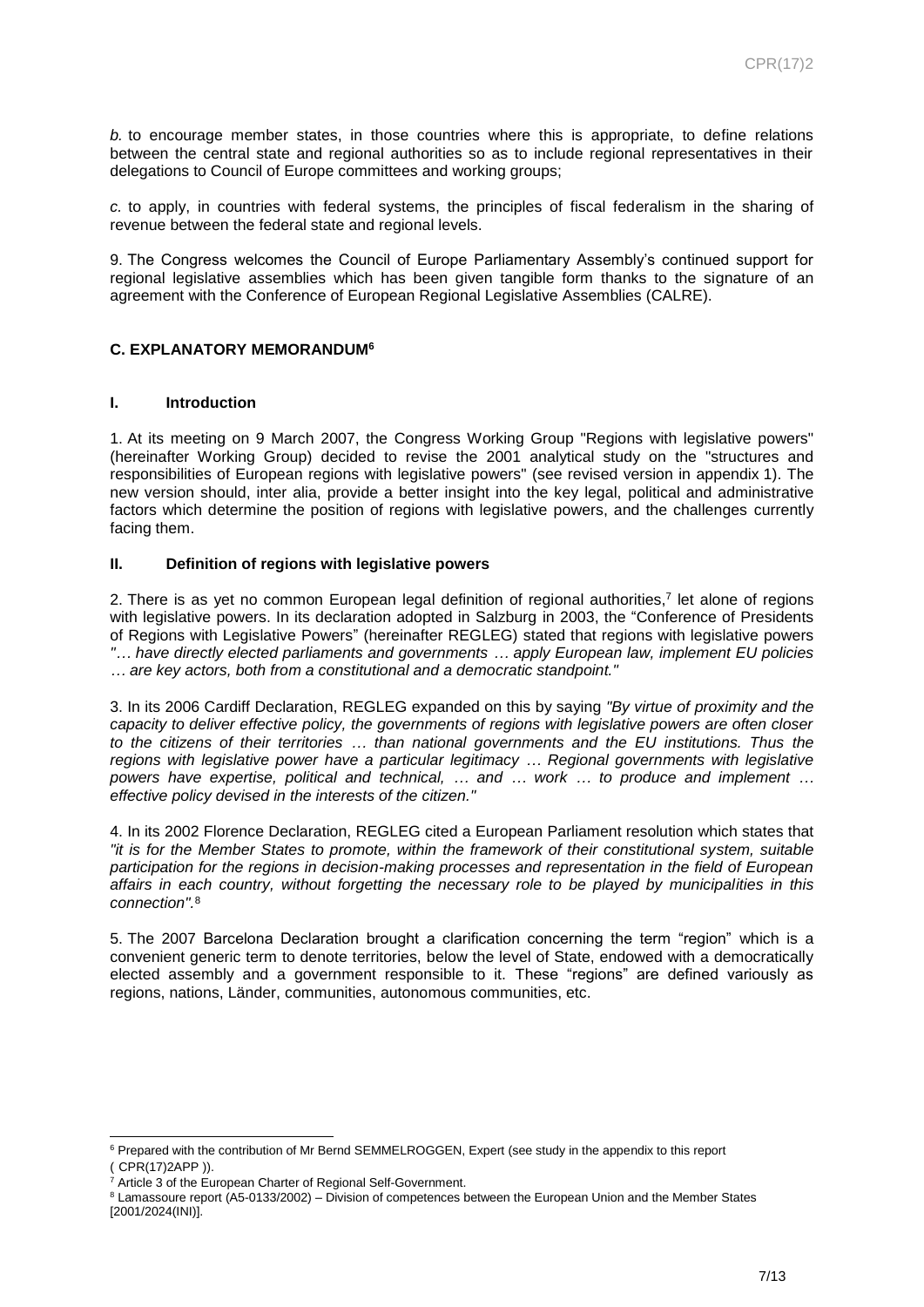6. When studying the characteristics of regions with legislative powers, the Congress has focused on the general political and legal principles of the Council of Europe rather than on clear, precise elements that could be used to provide a legal definition of such regions. <sup>9</sup> The 1985 European Charter of Local Self-Government likewise contains no legal provisions that would specifically protect regions with legislative powers. The signatory states can, in theory, widen the scope of the Charter to include territories other than local authorities,<sup>10</sup> but if they refer to the regional level of government, the Charter will apply to all regional entities.

7. Conversely, in the Helsinki Declaration on Regional Self-Government, <sup>11</sup> the Conference of European Ministers responsible for Local and Regional Government identified at least two models for regions with legislative powers with clearly defined legal characteristics (cf models 1 and 2). Two other models relate to regions with the powers to enact legislation (cf models 3 and 4).

8. The Parliamentary Assembly (PACE) stated that it also wished "*to develop its links with regions that exercise legislative powers and with the organisations that represent them, such as REGLEG, on the level of regional governments, or CALRE, with regards to regional assemblies.*" <sup>12</sup> without, however, defining such regions or their distinguishing features. Be that as it may, the PACE rapporteur emphasises "*We must also not forget that regions are more often than not the entities which have to apply decisions adopted by the EU or the Council of Europe, taking account of the binding need to respect each state's internal distribution of powers. … Where there are regions with significant political and legislative powers, it is they who implement such policies. It is therefore not surprising that they also want to be present and involved in the decision-making process*.".

9. Lastly, the Conference of European Regional Legislative Assemblies (hereinafter CALRE) stated in its 2002 Brussels Declaration *"…that it is necessary to have an instrument of official ratification in the activities of the Convention concerning the guarantees for the preservation and the protection of the special conditions for regional autonomy recognised at this moment by some member states in view of the preservation of the historical ways of autonomy of national minorities and geographical and cultural individualities, that constitute the basis of the patrimony of liberty and of the tradition of selfrule which is a source of inspiration for the European Union."*

10. The key elements of regions with legislative powers are the notion of a territorial unit, the existence of an elected parliament and legislative powers. If the intention is to cover a significant number of regions with legislative powers, having these powers enshrined in the Constitution or a federal agreement will be a less important factor in the definition.

11. Geographically, such regions are typically concentrated in member states which have a federal structure or which are highly decentralised. Regions with legislative or regulatory powers can also be found, however, in Finland (the Aland Islands) and in the United Kingdom (Northern Ireland, Scotland and Wales). Generally, the regional phenomenon has made huge advances over the past thirty years (cf para 57 of the de Puig report mentioned above).

l

<sup>9</sup> Regions with legislative powers – Assessment and prospects of the Conference of Presidents of regions with legislative powers held in Barcelona (2000) and in Liege (2001) [CPR (9) 5 Part II].

<sup>&</sup>lt;sup>10</sup> Article 16 of the European Charter of Local Self-Government.

<sup>11</sup> Conference of European ministers responsible for local and regional government, 13th Session, Helsinki, 27 – 28 June 2002.

<sup>&</sup>lt;sup>12</sup> Regionalisation in Europe, PACE, Rapporteur: Lluis Maria de PUIG (doc 11373 of 14 September 2007).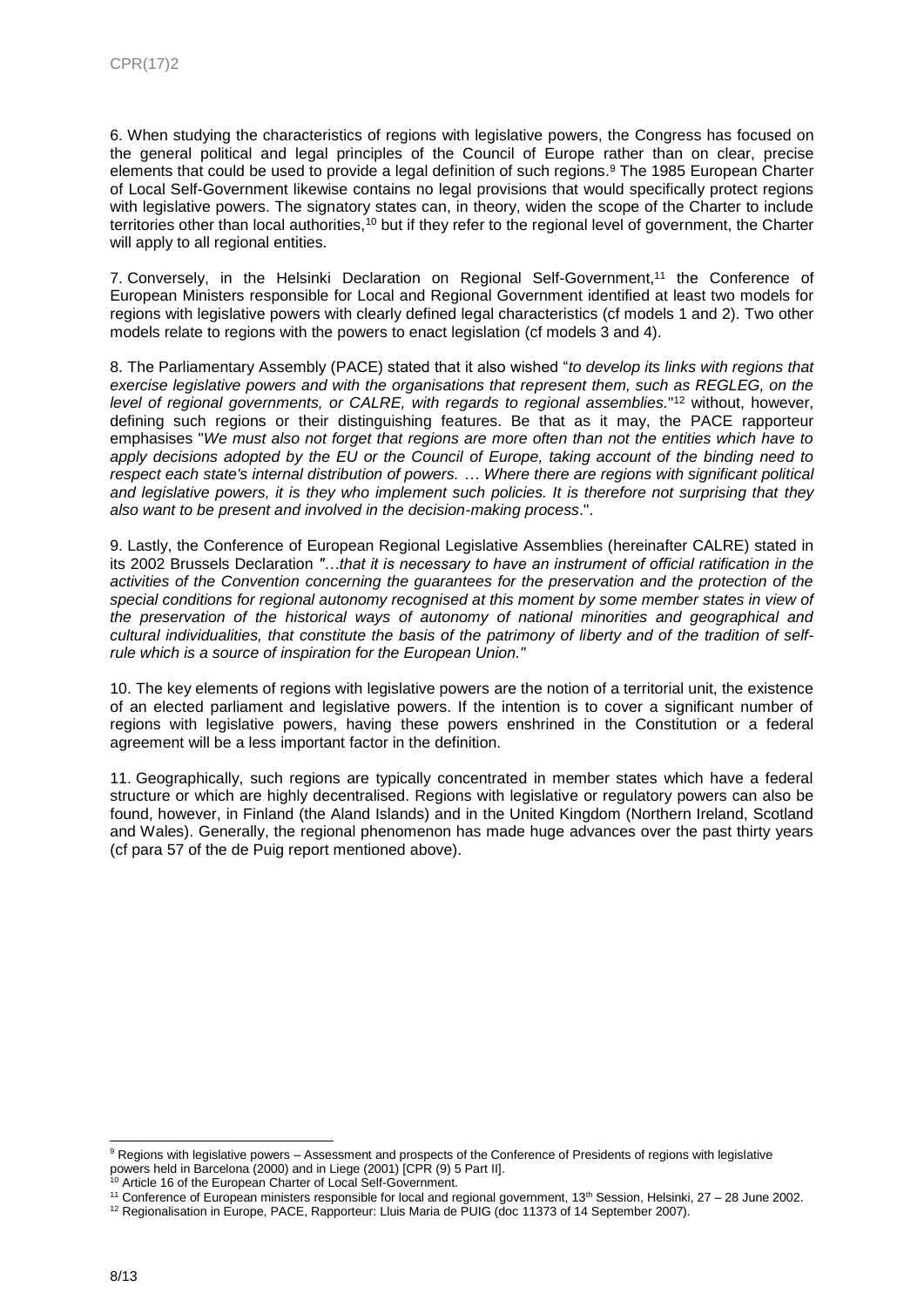#### **III. Recent developments in the role, function and prospects of regions with legislative powers in the European integration process**

12. The political starting point for enhancing the status of regions with legislative powers and giving them more influence was articulated in the PACE's de Puig report: *"Only when they obtain a degree of self-government, of sovereignty allowing them to govern jointly with the state, will the largest regions feel comfortable within their states and as players in the European project. This third way, which consists in giving regions/peoples/nationalities or nations an important role as sub-state institutions, is the only way to satisfy nationalist claims which would otherwise, in the absence of an alternative, call for the creation of a new state."*

13. The role, function and responsibilities of regions with legislative powers are generally determined at national level by constitutions or federal agreements. Such regions are particularly affected by two trends therefore. On the one hand, the ongoing changes to the constitutional fabric of the state as regards the distribution of powers and resources between the different levels of government – national, regional and local. On the other, the constant pressure, created by European integration, put on all levels of government to be more receptive, politically speaking, to the need for greater globalisation, involving legal adjustments in terms of institutions and/or the division of powers at national level.

14. For regions in the EU member states, the shift in the division of powers between European and national levels in the fundamental treaties of the EU and the European Commission is evident. The discretionary political powers and financial resources are divided up between European and national institutions without regard to who exercises these powers at national level. Regions with legislative powers are also subject to the requirement to transpose and implement Community laws, which means that they must provide sufficient human, financial and administrative resources to ensure that EU legislation is fully applied.

15. Regions with legislative powers are in something of a bind, therefore. On the one hand, they are obliged to demand a wide range of powers at national level in order to preserve their traditional constitutional role and constantly adapt their regional policies to modern-day socio-economic needs so as to meet their inhabitants' aspirations. Yet at the same time, they are less and less capable of preventing or even slowing the pace of European or international integration. For regions in the EU member states, it is practically impossible to halt or even channel the transfer of powers from national to European level, because the major European integration projects require the "communitisation" of certain hitherto national powers, including in the interest of the regions themselves.

16. The international finance and real market crisis affects regions with legislative powers both economically and legally. States are currently putting pressure on regions to implement regional aid schemes in favour of banks and businesses and to co-finance central state aid schemes. These measures may have a significant influence on the balancing of regional budgets, their net deficit position with regard to the Maastricht criteria for EU member states and the future necessity to reset excessive deficit spending.

#### **Council of Europe level**

17. Since 1999, with regard to regions with legislative powers, the Congress Working Group has focused on identifying their particular requirements in the Council of Europe's activities; monitoring legislative and political developments at EU level of particular relevance to them; and supporting REGLEG, set up at the instigation of the Congress in 2000.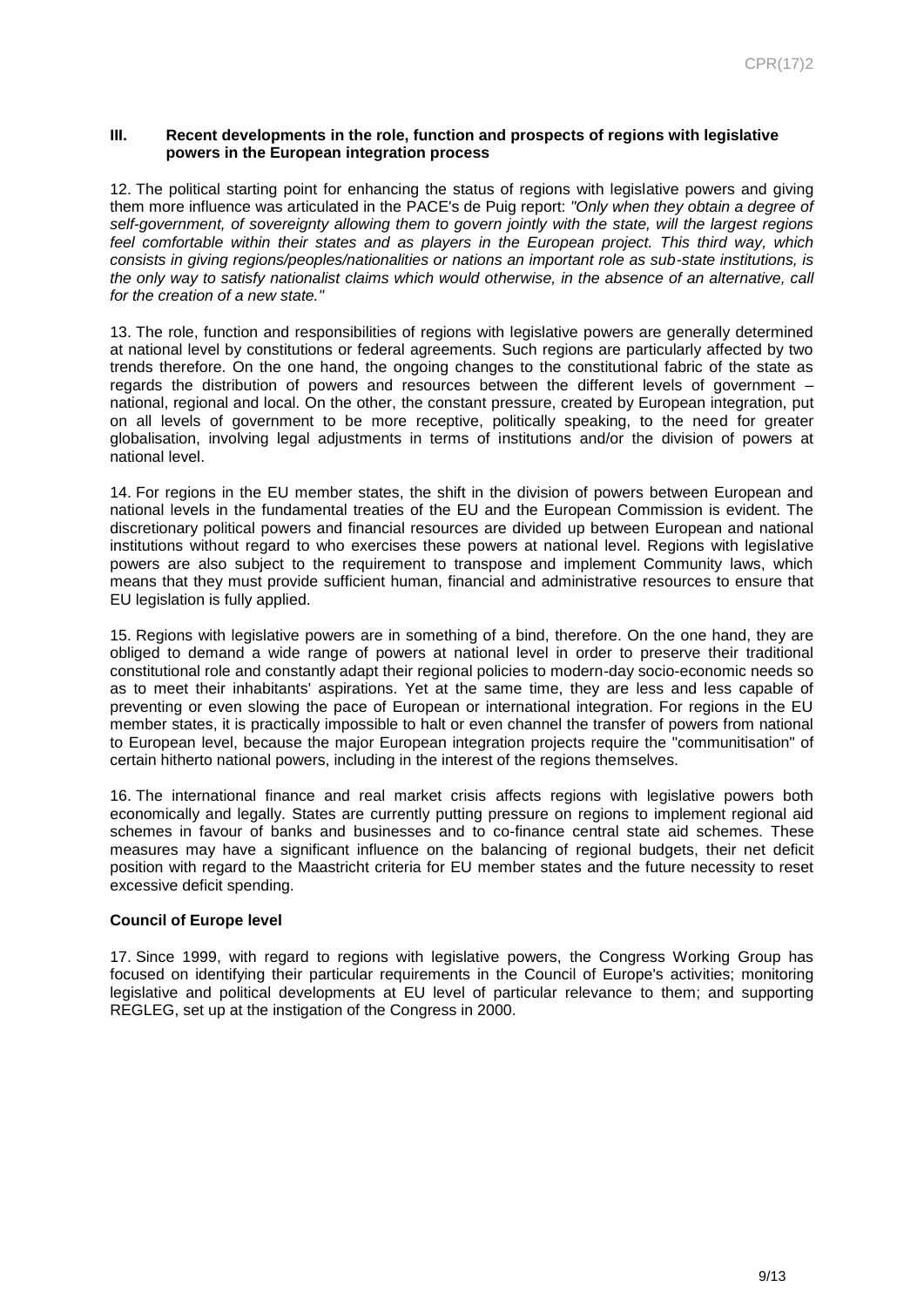18. The Group has followed closely the progress of the Congress' work to draft a binding instrument on regional democracy. Following the adoption in May 2008, by the Congress, of Recommendation 240 (2008) on a Draft European Charter of Regional Democracy and in view of the Committee of Ministers' reluctance to pursue work on a binding instrument on regional democracy, the Congress is co-operating with the European Committee on Local and Regional Democracy (CDLR) on the drafting of a reference framework on regional democracy which will guide member states' regional reforms and which should be adopted by the Conference of Ministers responsible for Local and Regional Government to be held on 16 and 17 November 2009 in Utrecht (Netherlands).

# **European Union level**

19. The Lisbon Treaty<sup>13</sup> contains a number of important points for regions with legislative powers for example: subsidiarity monitoring by national parliaments and the right to bring actions before the European Court of Justice;<sup>14</sup> consultation of regional parliaments by national parliaments; reference by the Committee of the Regions (hereinafter CoR) of matters to the European Court of Justice if the principle of subsidiarity is infringed. It also contains some novel features not found in the draft European constitution, in particular the reference to the CoR as an advisory body, and Protocol No. 9 "on services of general interest"<sup>15</sup> which guarantees regional authorities, inter alia, an essential role and wide discretion in providing, commissioning and organising services of general economic interest. Mention should also be made of declaration No. 18 on the delimitation of competences<sup>16</sup> which provides for the possibility of reducing the competences of the EU.

## **National level**

20. In Council of Europe member states, the developments in terms of the status, powers, finances, joint decision-making, participation and administrative structure of regions have been particularly felt in regions with legislative powers (see appendix I (para 3.3); Report on the current situation regarding regionalisation and the prospects for developing regional self-government in Council of Europe member states;<sup>17</sup> and the de Puig report (paras 13 to 43)).<sup>18</sup>

21. Given the myriad changes observed in many Council of Europe states, the Working Group might like to consider whether developments at national level are indicative of an increase in regional autonomy in general or whether certain factors in particular serve to enhance the role, status or political influence of regions with legislative powers.

# **IV. The priorities of regions with legislative powers in the EU**

22. Since its launch in 2000, REGLEG has been working to determine its role in European integration (see appendix 1 (para 4)). Some of the requirements have been achieved, sometimes indirectly, with the signing of the Treaty of Lisbon (see appendix 1).

#### **V. The challenges facing regions with legislative powers, between joint decision-making at national level and participation at European level**

23. Developments at European and national level have served to highlight the multi-strategy approach adopted by regions with legislative powers which must simultaneously:

- safeguard the national constitutional guarantees which govern their particular arrangements;
- improve vertical co-operation procedures with national or federal bodies;
- strengthen horizontal co-operation procedures with other regions (with or without legislative powers) in the member state;

l <sup>13</sup> Official Journal of the European Union No C [306/1](http://europa.eu.int/eur-lex/lex/en/treaties/dat/12007L/htm/12007L.html) of 17 December 2007.

<sup>&</sup>lt;sup>14</sup> Article 8 of the [Protocol on the application of the principles of subsidarity and proportionality.](http://eur-lex.europa.eu/LexUriServ/LexUriServ.do?uri=OJ:C:2004:310:0207:0209:EN:PDF)

<sup>15</sup> Article 1 o[f Protocol No. 9.](http://eur-lex.europa.eu/LexUriServ/LexUriServ.do?uri=OJ:C:2007:306:0158:0159:EN:PDF)

<sup>16</sup> Official Journal of the European Union No C 306/256, chapter 18.

<sup>17</sup> CPR/INST(13)4 of 23 February 2007.

<sup>&</sup>lt;sup>18</sup> Regionalisation in Europe, PACE, Rapporteur: Lluis Maria de PUIG (doc 11373 of 14 September 2007).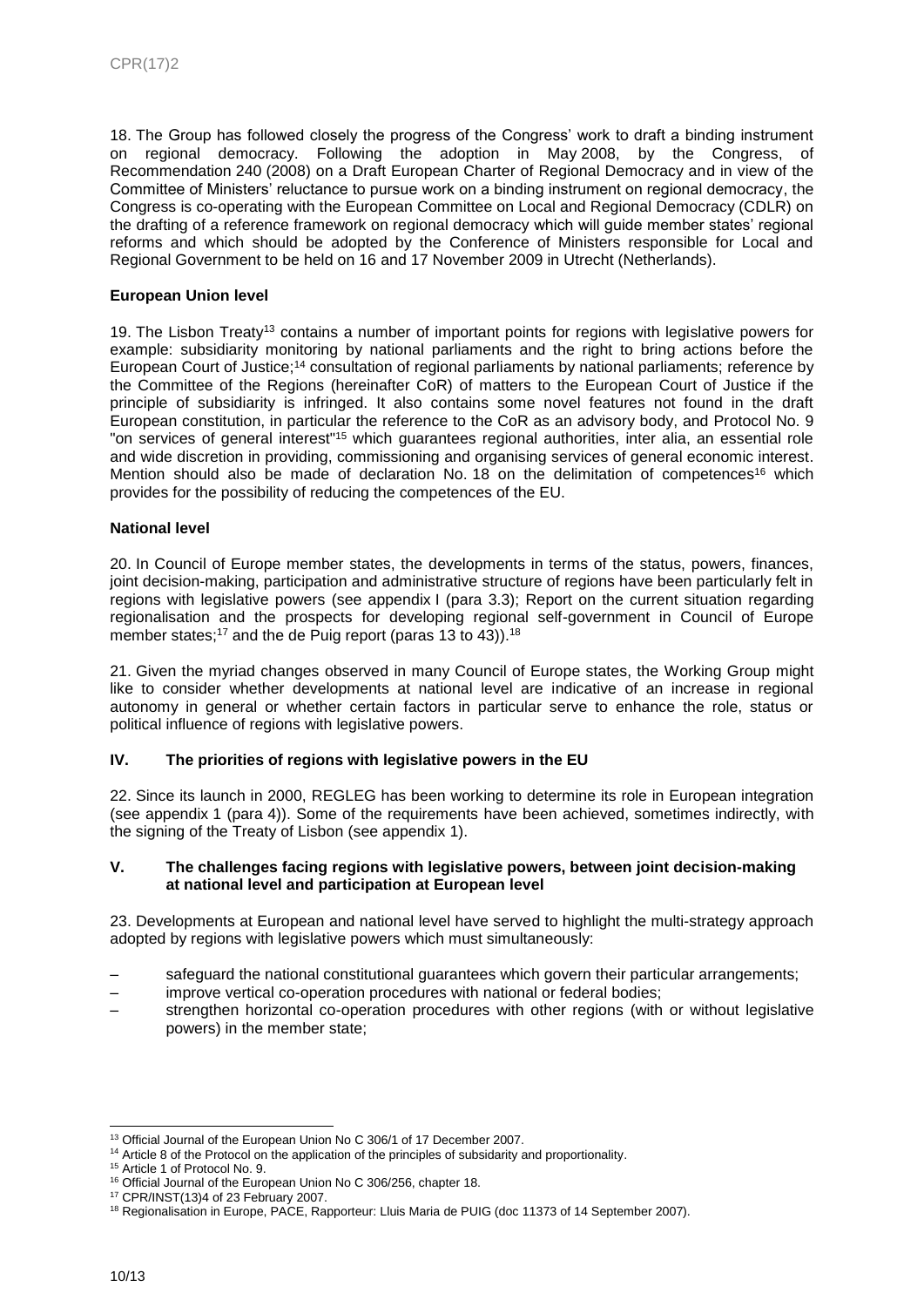- ensure they are involved in the state's European/international affairs if regional issues are at stake;
- exercise their influence in political and legislative co-decision or consultation procedures at EU level (particularly important in matters such as the EU Commission Green Paper on Territorial Cohesion);<sup>19</sup>
- organise the implementation of the binding agreements of the Council of Europe and the main policy objectives as well as EU legislation with due regard for specific regional needs.

24. Regions with legislative powers are thus obliged to conduct a very wide-ranging policy, geographically and thematically speaking. Participation covers the following areas:

- legal and technical matters within the competence of regional government;
- communication with national and EU institutions involved in the decision-making processes;
- creation and operation of a co-operation network with other regional entities of a similar nature;
- management of legislative, political consultation and co-ordination procedures;
- optimum use of national or European funds intended for regional purposes;
- preservation of the right to bring proceedings before national or European courts when regional democracy safeguards are threatened;
- protection of regional interests in certain procedures (state aid, competition).

25. All this naturally calls for meticulous planning by the governments and administrative authorities of regions with legislative powers. The Working Group might like, therefore, to examine this issue from a comparative perspective, in order to determine the kind of human and financial resources and administrative structures required to meet these policy needs.

# **VI. Conclusions**

26. Regions with legislative powers are protected not by a specific European legal statute but rather by the political commitment to promoting their interests and to practical co-operation through networks.

27. Neither the intermediate position occupied by regions with legislative powers nor the need for a multi-strategy approach at several levels of government have ever been comprehensively articulated. It has to be noted, however, that the "intermediate position" of regions with legislative powers reflects several realities according to the national constitutional set. Whereas in some federations like Germany "federal law breaks regional law", others have no hierarchy between different tiers of government. In Belgium, for instance, there is no hierarchy between the federal and the regional level since the federated entities are co-ordinated with and not subordinated to the federal level. The decrees of the communities and regions have equal legal validity to federal laws. The Belgian federal parliament can never recall a decree of a community or region. A decree or a federal law can only be annulled by the Court of Arbitration.

28. Such regions are very often perceived as an elite, and implicitly blamed for creating a rift within the regional community at large. There is little appreciation of the fragile nature of the status and role of regions with legislative powers in the European integration process, and of the fact that while they want preferential treatment when it comes to implementing EU laws and policies, in return, they must be willing to subject their regional administrations to EU structures, goals and scrutiny.

l <sup>19</sup> COM(2008) 616 final.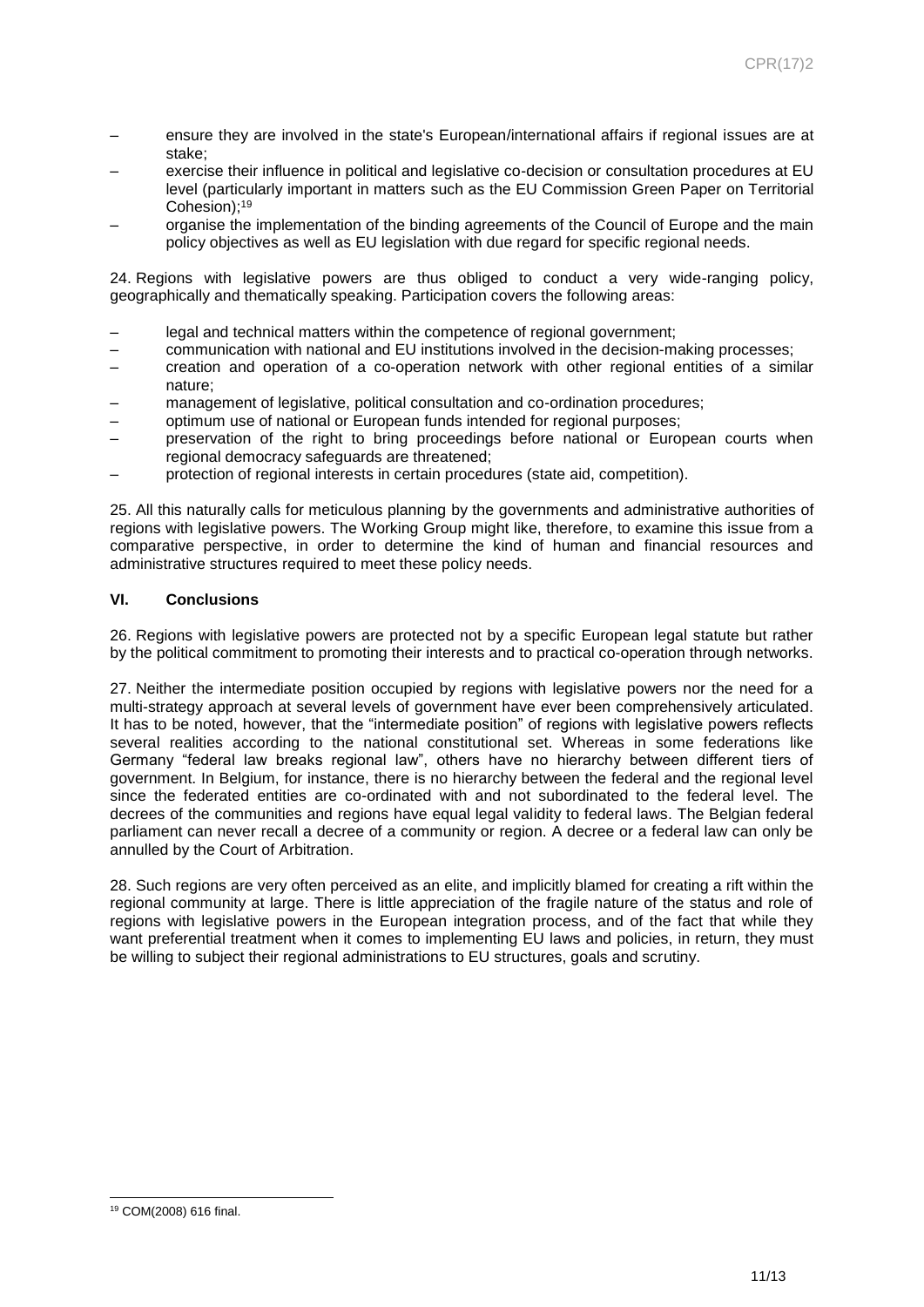29. In order to safeguard their particular interests, regions with legislative powers tend to look to the EU rather than to Council of Europe instruments. Until now, the emphasis has been more on the institutional, structural, procedural and organisational aspects, and less on the practical effects of EU policies and laws on the different regional policy areas. There has been virtually no coherent analysis of the impact which the EU has had on regional self-government.

30. Thanks to the long-standing efforts by European regions in general and by regions with legislative powers in particular to influence the European integration process, for the first time, an EU treaty, ie the Treaty of Lisbon, anchors systematically regional and local authorities. It:

- recognises regional and local self-government and cultural and linguistic diversity;
- acknowledges grassroots democracy close to the citizen;
- gives a new definition of the principle of subsidiarity;
- establishes instruments for the monitoring of the principles of subsidiarity and proportionality;
- maintains the possibility for regions to represent the member state in the Council of Ministers;
- obliges the Commission to: pre-legislative consultation; take into account the regional and local dimension of action envisaged; impact assessment; set out financial effects on regional legislation.

31. These improvements will benefit regions in general, however it is obvious regions with legislative powers, due to their responsibilities, may be especially advantaged by these developments in the EU treaty system.

32. Once the Lisbon Treaty has entered into force, regions with legislative powers will be able to adopt a fresh perspective. In future, the arguments will need to focus more on the practical aspects:

- Regions with legislative powers must apply the new rules and seek to steer EU legislation and the implementation of EU policies towards a more regionalised approach.
- Regions with legislative powers should focus both on strengthening their sub-national position, in particular regional visibility, and on the goal of regional identity which the EU is required to respect.
- Increased co-operation between the regional and European levels in the field of governance might lead to greater harmonisation rather than contributing to greater regional differentiation.
- Regions with legislative powers could focus upon an increased integration into some important areas of political co-ordination and consultation (the Euro Group; macro-economic coordination), which are of special relevance for the economic and fiscal policy at regional level too.

33. In addition, some fresh discussion on the key elements of regional identity as part of a national identity would seem to be in order. The Congress' report on "the need for regional cultural identity"<sup>20</sup> states how strong regional identities can provide answers to some of the problems people encounter and can counterbalance the fragmentation of multicultural societies. Strong regional structures and regional identity can be effective in creating democratic political stability. There is a clear need for national instruments and policies which will ensure the development of healthy and dynamic regional identities, compatible with each other and with the states of which they are part. Regional identity gives people a sense of place and belonging to a community and can counterpoise nationalist separatist claims. Thus, far from being a threat to national autonomy, regional identity is a crucial building block for states and should be made a priority of national policy.

l <sup>20</sup> The need for regional cultural identity, Karl-Heinz LAMBERTZ, Belgium (R, SOC), CPR(15)4REP, 6 May 2008.